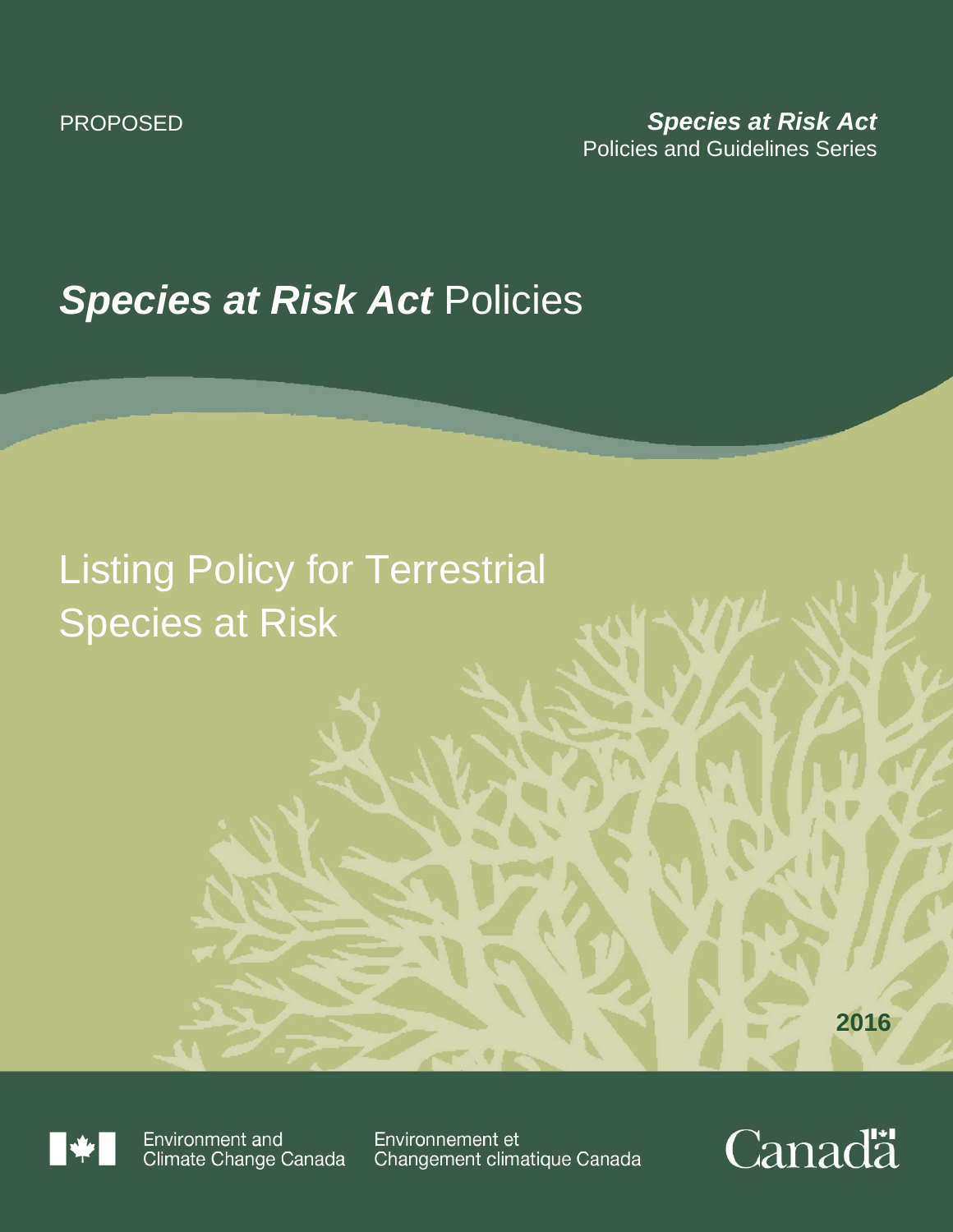### **Recommended citation:**

Environment and Climate Change Canada. 2016. Listing Policy for Terrestrial Species at Risk [Proposed]. *Species at Risk Act:* Policies and Guidelines Series. Environment and Climate Change Canada, Ottawa. 12 p.

Cat. No.: xx ISBN: xx

Unless otherwise specified, you may not reproduce materials in this publication, in whole or in part, for the purposes of commercial redistribution without prior written permission from Environment and Climate Change Canada's copyright administrator. To obtain permission to reproduce Government of Canada materials for commercial purposes, apply for Crown Copyright Clearance by contacting:

Environment and Climate Change Canada Public Inquiries Centre 7th Floor, Fontaine Building 200 Sacré-Coeur Boulevard Gatineau QC K1A 0H3 Telephone: 819-997-2800 Toll Free: 1-800-668-6767 (in Canada only) Email: [ec.enviroinfo.ec@canada.ca](mailto:ec.enviroinfo.ec@canada.ca)

© Her Majesty the Queen in Right of Canada, represented by the Minister of Environment and Climate Change, 2016

Aussi disponible en français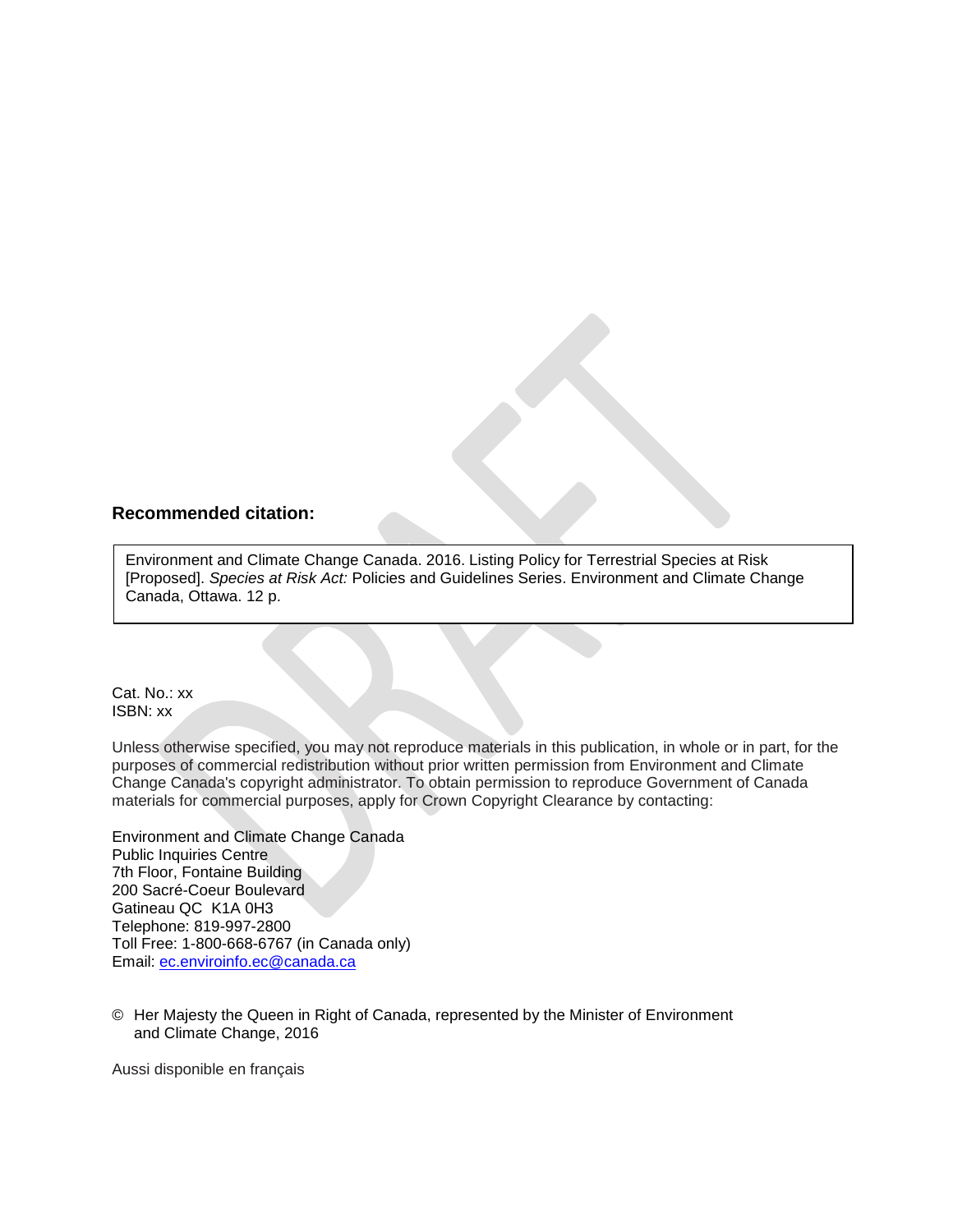# **Table of Contents**

| 1.0 |                                                                      |
|-----|----------------------------------------------------------------------|
| 2.0 |                                                                      |
| 2.1 |                                                                      |
| 2.2 |                                                                      |
| 2.3 |                                                                      |
| 3.0 |                                                                      |
| 3.1 |                                                                      |
| 4.0 |                                                                      |
| 4.1 |                                                                      |
| 4.2 | Considerations for referring a species assessment back to COSEWIC 13 |
| 5.0 |                                                                      |
| 6.0 |                                                                      |
| 7.0 |                                                                      |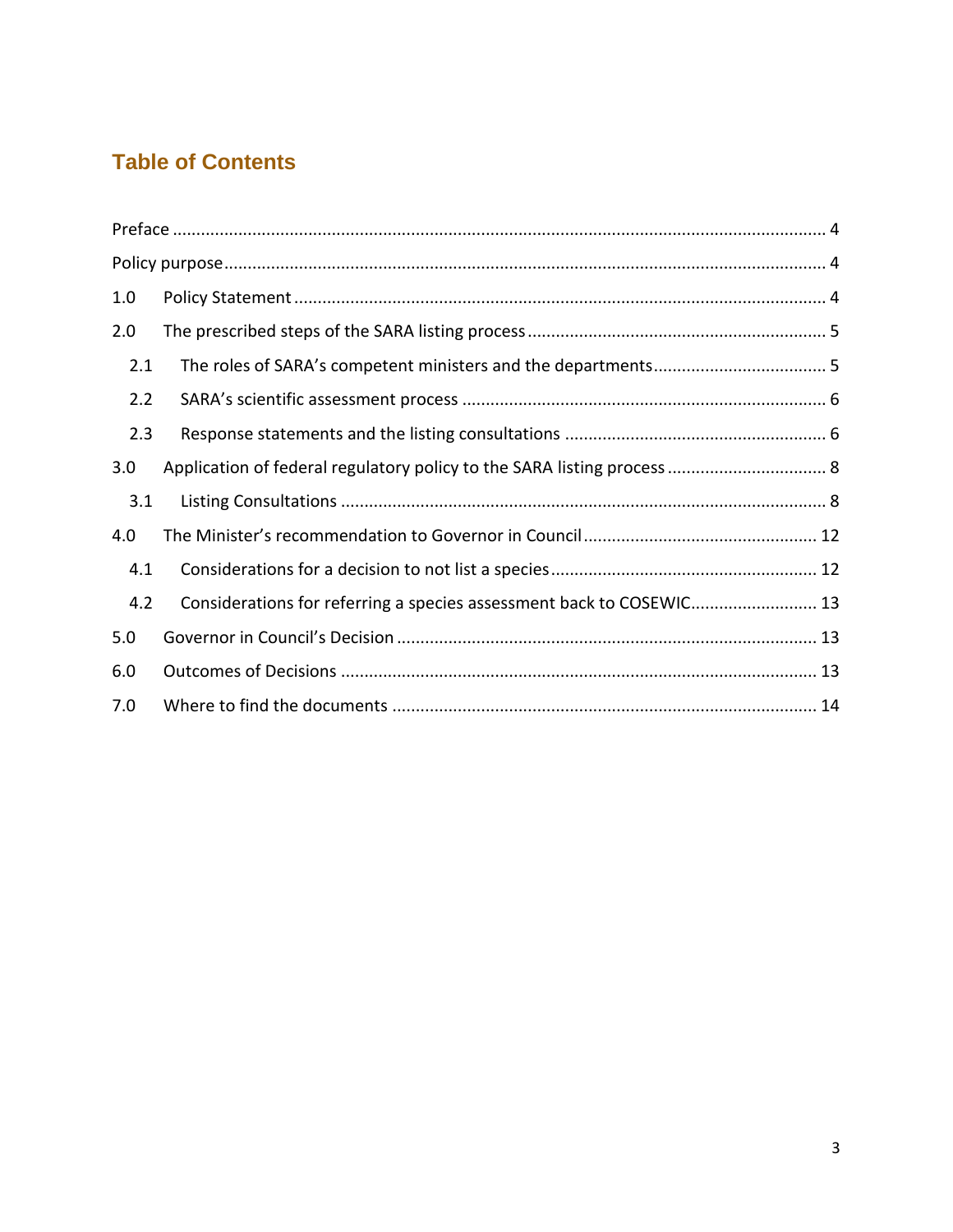# <span id="page-3-1"></span><span id="page-3-0"></span>**Preface**

# **Policy purpose**

For the provisions of the *Species at Risk Act* to apply, a wildlife species that has been assessed as Special Concern, Threatened, Endangered or Extirpated, must first be included on Schedule 1, the List of Wildlife Species at Risk (Schedule 1, the List). The Governor in Council, who is the Governor General acting on the advice of Cabinet, makes the decisions on amending the List, based on the recommendations of the Minister of the Environment (the Minister) for both aquatic and terrestrial species.

The *Species at Risk Act* ('SARA', the Act) sets out a prescribed process for amendments to the List in its sections  $25 - 31$  (the listing process), including changes to the status of species already included on the List. This policy includes an explanation of those prescribed steps. Its main purpose however is to clarify the guiding principles of the Minister of the Environment for weighing considerations with respect to listing recommendations, specifically for terrestrial species and for matters that are not prescribed by SARA.

'Terrestrial species' means all wildlife species<sup>1</sup> that are migratory birds that are protected under the *Migratory Birds Convention Act, 1994* (MBCA) as well as all species that are managed by provincial and territorial governments. This includes birds that are not protected under the MBCA and species such as mammals, reptiles, amphibians, terrestrial molluscs, plants and insects.

For information on the listing of aquatic species<sup>2</sup> please refer to the Fisheries and Oceans Canada *Species at Risk Act* Listing Policy and Directive for "Do Not List" Advice at:

[http://www.registrelep-sararegistry.gc.ca/document/default\\_e.cfm?documentID=1712](http://www.registrelep-sararegistry.gc.ca/document/default_e.cfm?documentID=1712)

# <span id="page-3-2"></span>**1.0 Policy Statement**

l

For terrestrial species, the Minister of the Environment typically recommends that Governor in Council amend Schedule 1 according to the assessment of the Committee on the Status of Endangered Wildlife in Canada (COSEWIC). The Minister's recommendation will include information on other considerations, as required by the federal policy *Cabinet Directive on Regulatory Management.*

 $1$  Wildlife species are species, subspecies, variety or geographically or genetically distinct population of animal, plant or other organism, (other than a bacterium or virus), that is wild by nature and is native to Canada; or has extended its range into Canada without human intervention and has been present in Canada for at least 50 years.

 $2$  SARA defines aquatic species as "aquatic species" means a wildlife species that is a fish, as defined in section 2 of the *Fisheries Act* (includes marine mammals and marine reptiles) or a marine plant, as defined in section 47 of that Act.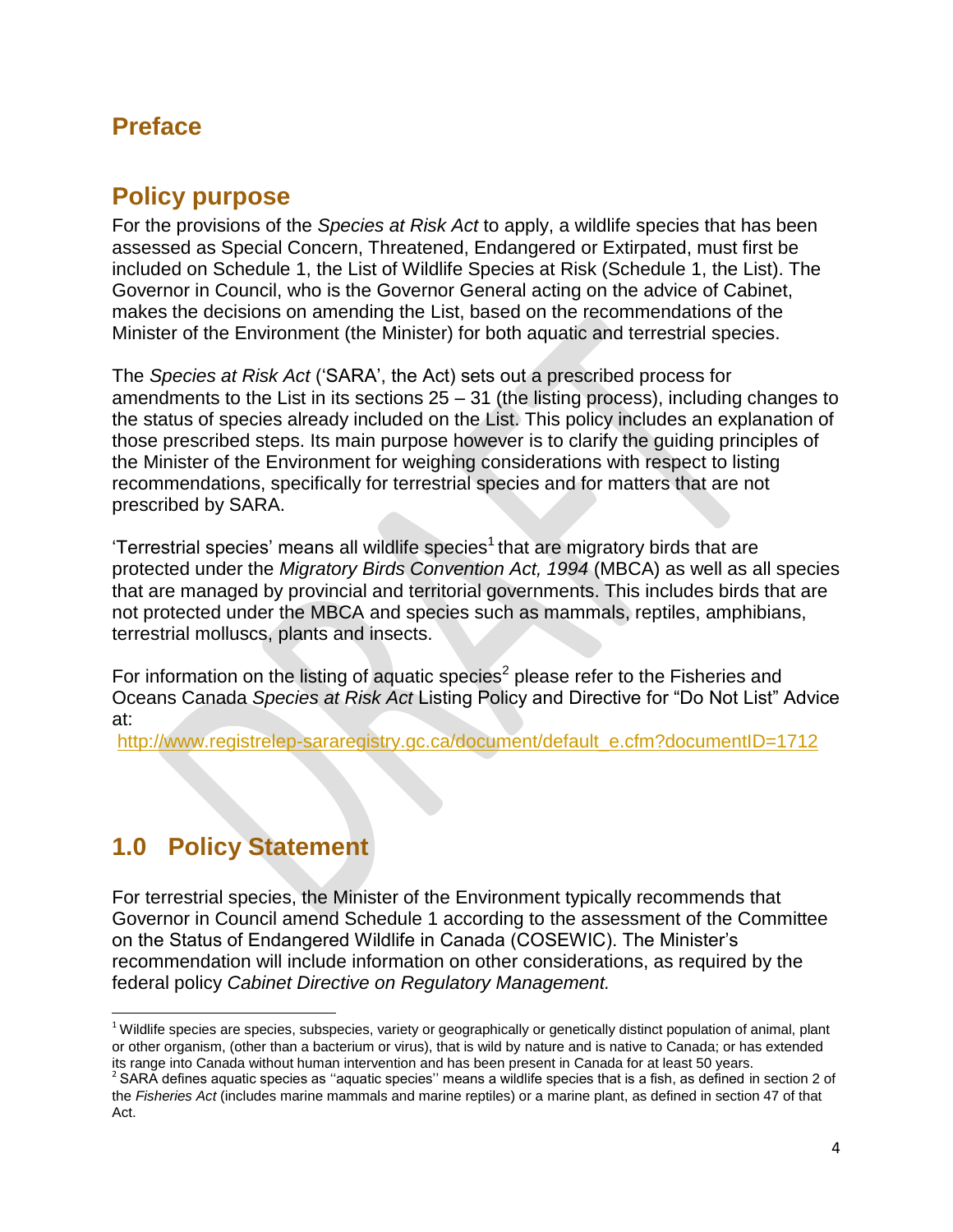# <span id="page-4-0"></span>**2.0 The prescribed steps of the SARA listing process**

## <span id="page-4-1"></span>**2.1 The roles of SARA's competent ministers and the departments**

SARA makes the Minister of the Environment responsible for the administration of SARA. In addition, for both terrestrial and aquatic species, the Minister of the Environment is responsible for making recommendations to the Governor in Council regarding amendments to the List.

The Governor in Council, who is the Governor General acting on the advice of Cabinet, makes the actual decisions on amending the List.

Environment and Climate Change Canada, Fisheries and Oceans Canada and the Parks Canada Agency are informally referred to as the competent departments, sharing responsibility for the implementation of SARA on behalf of their respective ministers.

SARA assigns to the Minister of the Environment the role of competent minister for terrestrial species at risk. As the Minister responsible for the Parks Canada Agency, the Minister of the Environment is also the competent minister for individuals of all species at risk found on lands administered by the Parks Canada Agency. Environment and Climate Change Canada consults and analyses information to support the listing recommendations of the Minister of the Environment for terrestrial species.





## The Minister of Fisheries

and Oceans is the competent minister responsible for aquatic species, other than individuals in or on federal lands administered by the Parks Canada Agency. Fisheries and Oceans Canada consults and analyses information to advise the Minister of Fisheries and Oceans on aquatic species. Prior to making a recommendation for an aquatic species, the Minister of the Environment must consult with the Minister of Fisheries and Oceans.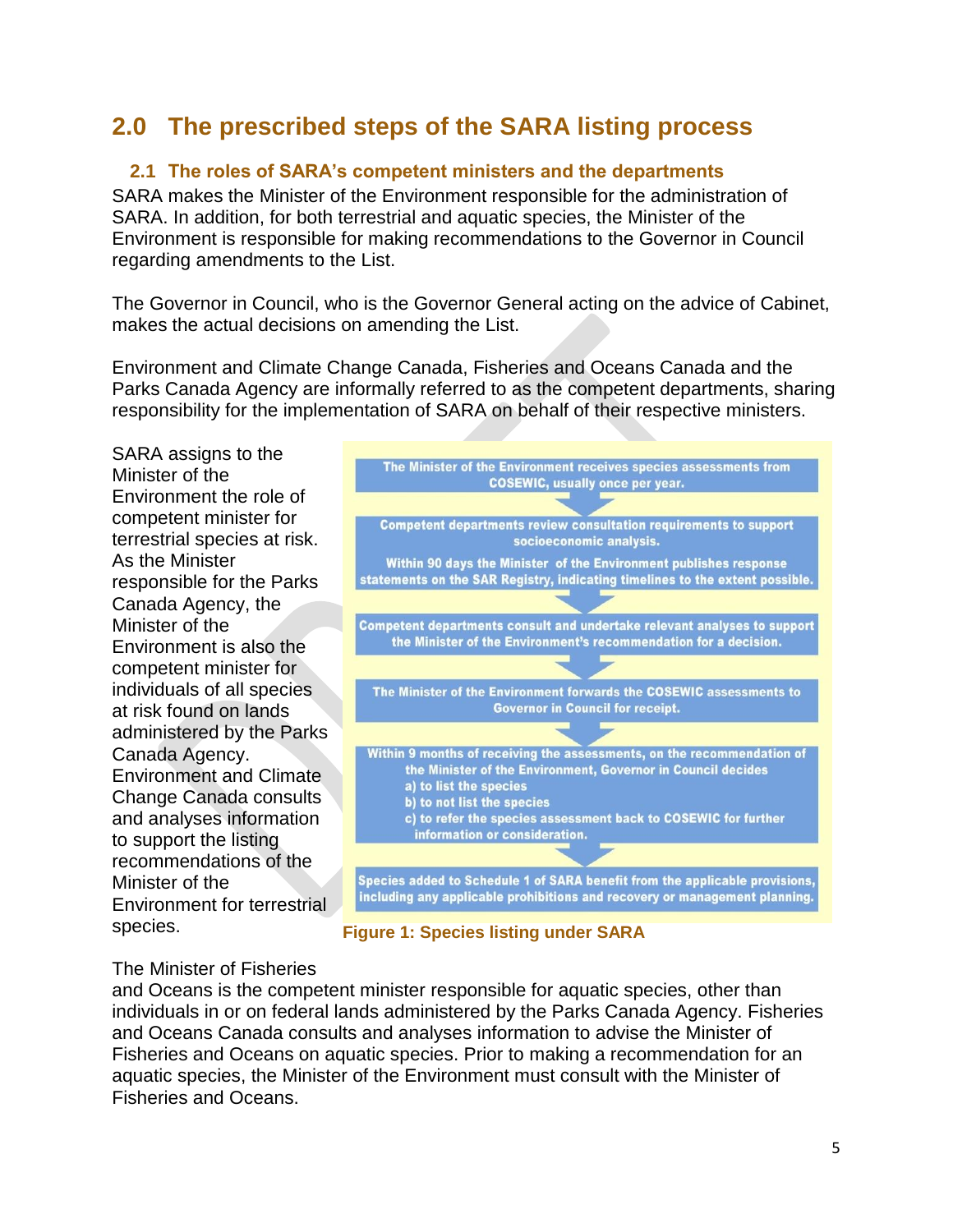## <span id="page-5-0"></span>**2.2 SARA's scientific assessment process**

COSEWIC functions are established by SARA. They include the assessment of the status of 'wildlife species', a term which is defined in SARA to mean a species, subspecies, variety, or geographically or genetically distinct population (also called a designatable unit)<sup>3</sup>. COSEWIC prioritizes wildlife species as candidates for assessment by drawing on a number of sources. These can include (among others):

- the General Status of Wild Species in Canada;
- information derived from monitoring by provinces or territories or combined jurisdictions:
- international assessment processes;
- $\bullet$  COSEWIC's Aboriginal Traditional Knowledge Subcommittee.<sup>4</sup>

When COSEWIC assesses a wildlife species, it does so solely on the basis of the best available information relevant to the biological status of the species. COSEWIC then submits the assessment to the Minister of the Environment. Species that COSEWIC has assessed as being Special Concern, Threatened, Endangered or Extirpated are eligible to be added to the List. Species that are already on the list may be eligible for a change in status, or if they are no longer at risk, to be removed.

The Minister considers the COSEWIC assessment when making the listing recommendation to the Governor in Council. Before the Minister makes a recommendation to Governor in Council, Environment and Climate Change Canada undertakes consultations to provide the Governor in Council with an understanding of the potential social and economic impacts of the proposed change to the List of Wildlife Species at Risk, and of the potential consequences of not adding a species to the List.

## <span id="page-5-1"></span>**2.3 Response statements and the listing consultations**

COSEWIC usually submits its assessments to the Minister of the Environment once a year. Once assessments have been received from COSEWIC, the Minister must publish response statements within 90 days. These indicate the timeline, to the extent possible, for the consultation for each species. Before the response statements are posted, Environment and Climate Change Canada officials examine the requirements for consultations for any terrestrial species eligible for inclusion on Schedule 1 (i.e., species that have been assessed by COSEWIC as Special Concern, Threatened, Endangered or Extirpated). Response statements usually indicate that the consultations follow either a normal timeline (typically three to four months) or an extended timeline (typically nine months to a year).

The response statements indicating these timelines are posted on the Species at Risk Public Registry<sup>5</sup>.

[http://www.cosewic.gc.ca/eng/sct0/assessment\\_process\\_e.cfm#tbl2](http://www.cosewic.gc.ca/eng/sct0/assessment_process_e.cfm#tbl2)

 $\overline{\phantom{a}}$ <sup>3</sup> COSEWIC Guidelines for Recognizing Designatable Units: [http://www.cosewic.gc.ca/eng/sct2/sct2\\_5\\_e.cfm](http://www.cosewic.gc.ca/eng/sct2/sct2_5_e.cfm) <sup>4</sup> COSEWIC quantitative criteria and guidelines for the status assessment:

<sup>5</sup> <http://www.registrelep-sararegistry.gc.ca/default.asp?lang=En&n=24F7211B-1>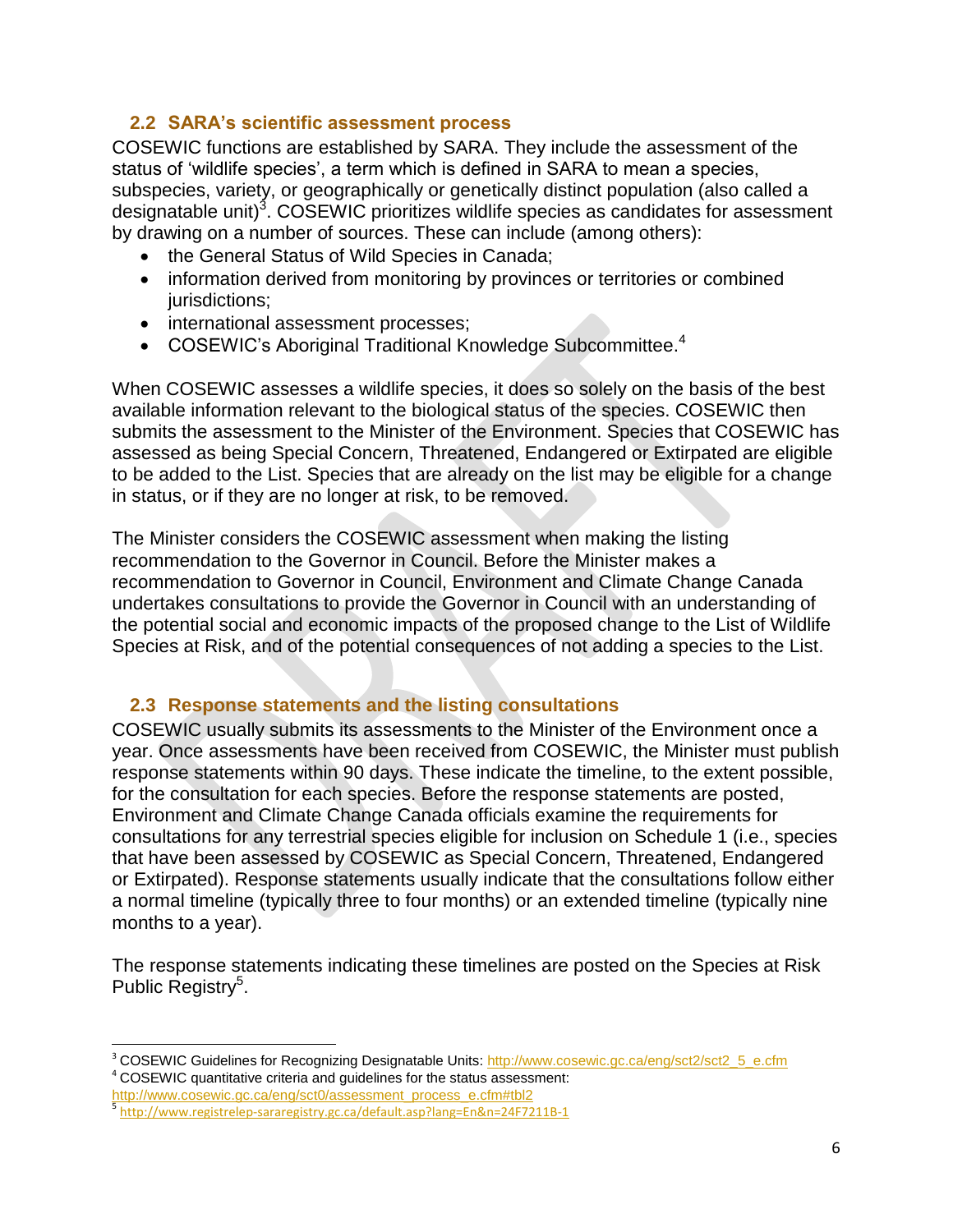## *2.3.1 Response statements for species eligible for an amendment to the List*

In addition to species eligible to be added to the List, COSEWIC reviews the classification and status of previously listed species at risk; either once every 10 years or at any time that it believes that the species' status may have changed significantly. Changes may include the species status or how it is defined (as a species, subspecies, variety, or geographically or genetically distinct population). For example if a species is divided into two populations at the time of a COSEWIC review of classification, the status of each population will be examined separately. This could result in each population retaining the same status, or alternatively, one population could retain the original status, while the other population may be assessed at a different status. In cases where designation below the species level is desirable, justification is provided by COSEWIC.

If Environment and Climate Change Canada officials conclude that an amendment to Schedule 1 for a listed species would change the regulatory environment for affected parties, they typically advise that consultations be undertaken along with those of newly eligible species (i.e. species not previously listed). Generally, the regulatory environment changes when the proposed change in status to the species would result in a change to the application of SARA's prohibitions for that species.

## *2.3.2 Response statements for species whose status on the List has been confirmed by COSEWIC*

When COSEWIC re-assesses a species that is already on Schedule 1 of SARA and concludes that the status has not changed, the response statement acknowledges that the species status on Schedule 1 has been confirmed. No further action is taken since no amendment to the Schedule 1 is required.

In some cases, species are redefined by COSEWIC such that the component populations or subspecies are not the same as the listed version, but for which there is no change to the regulatory environment for affected parties. In such cases, the response statement explains the change and indicates that a regulatory amendment to bring the List into line with the COSEWIC assessment would have no social or economic impact on the public, and therefore no consultations are required.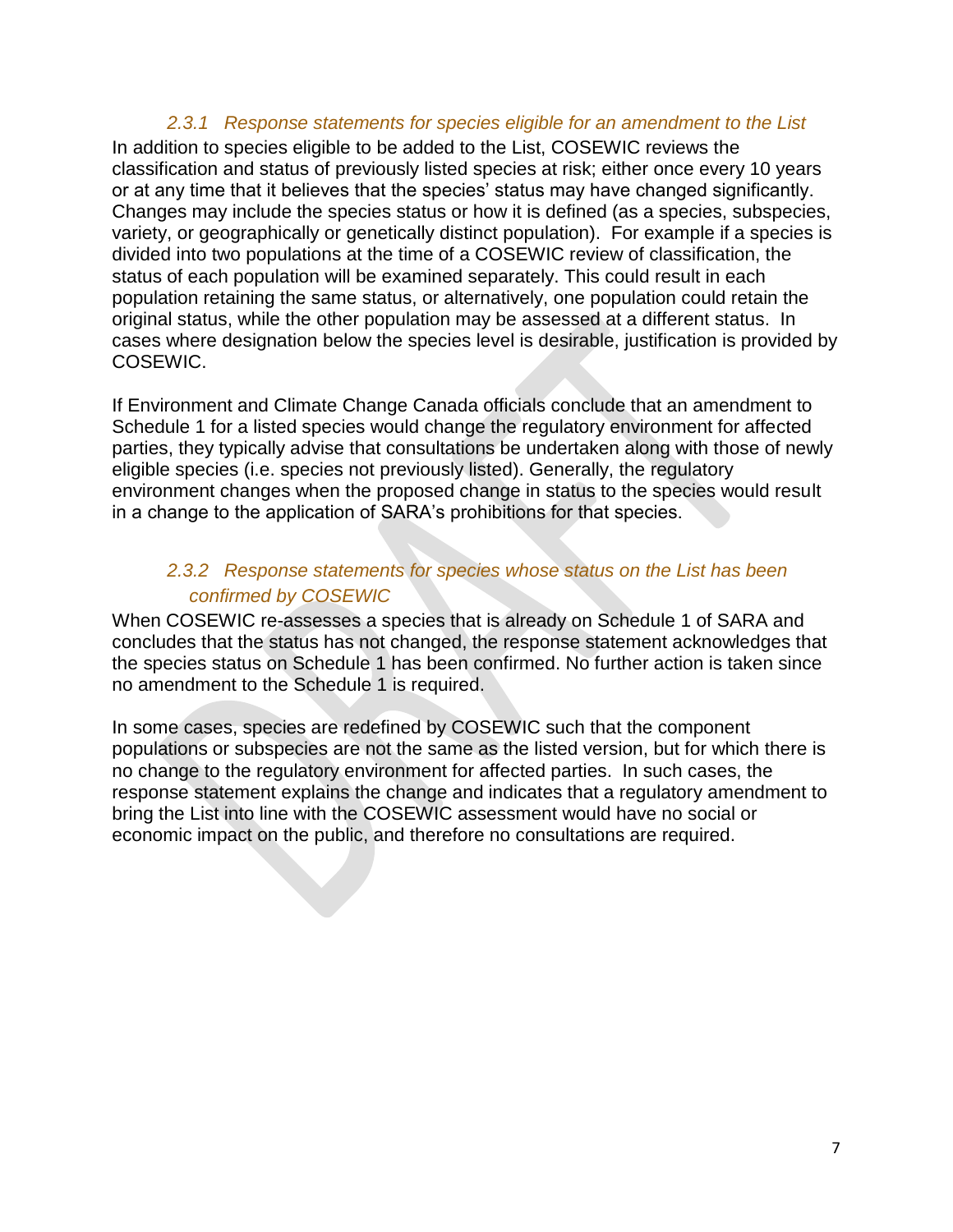# <span id="page-7-0"></span>**3.0 Application of federal regulatory policy to the SARA**

## **listing process**

In preparing information to support the Minister's listing recommendations, Environment and Climate Change Canada respects the SARA Listing process, the federal *Cabinet Directive on Regulatory Management*  (the Cabinet Directive) and the Minister's recommendation objective. The Cabinet Directive requires that in addition to relevant considerations under SARA, the regulatory impact analysis informs

### **What are SARA's General Prohibitions?**

*For species listed under Schedule 1 as Extirpated, Endangered or Threatened it is prohibited to:*

**kill, harm, harass, capture or take an individual**

 **possess, collect, buy, sell or trade an individual**  *For species listed under Schedule 1 as Endangered or Threatened or Extirpated it is prohibited to:*

 **damage or destroy the residence of one or more individuals**

*For extirpated species, the prohibition against the damage or destruction of the residence applies only if a recovery strategy has recommended the reintroduction of the species into the wild in Canada.*

*SARA's general prohibitions do not apply for species listed as Special Concern.*

decision makers on the potential impacts on affected parties.

## <span id="page-7-1"></span>**3.1 Listing Consultations**

 $\overline{\phantom{a}}$ 

COSEWIC bases its assessments solely on its evaluation of best available information, including scientific, community and Aboriginal Traditional Knowledge of the biological status of each species. Information on other considerations is also gathered and examined during the consultations and is included in the regulatory impact analysis statement that is transmitted to the Governor in Council along with the Minister's recommendation. These considerations may include, as appropriate, information on the potential impact of the decision on health and safety, security, the environment, and the .<br>social and economic well-being of Canadians<sup>6</sup>. Listing consultation feedback received from provincial and territorial jurisdictions informs the regulatory impact analysis statement. These considerations are examined equally for recommendations to list and for recommendations not to list, thus meeting the SARA requirement that decisions 'not to list' be supported by a statement of reasons. Accordingly, before the Minister makes recommendations to Governor in Council, Environment and Climate Change Canada officials consult with those affected to the extent possible, and they then analyze the costs, benefits and other impacts of the proposed change.

<sup>&</sup>lt;sup>6</sup> Cabinet Directive on Regulatory Management http://www.tbs-sct.gc.ca/rtrap-parfa/cdrm-dcgr/cdrm-dcgrtb-eng.asp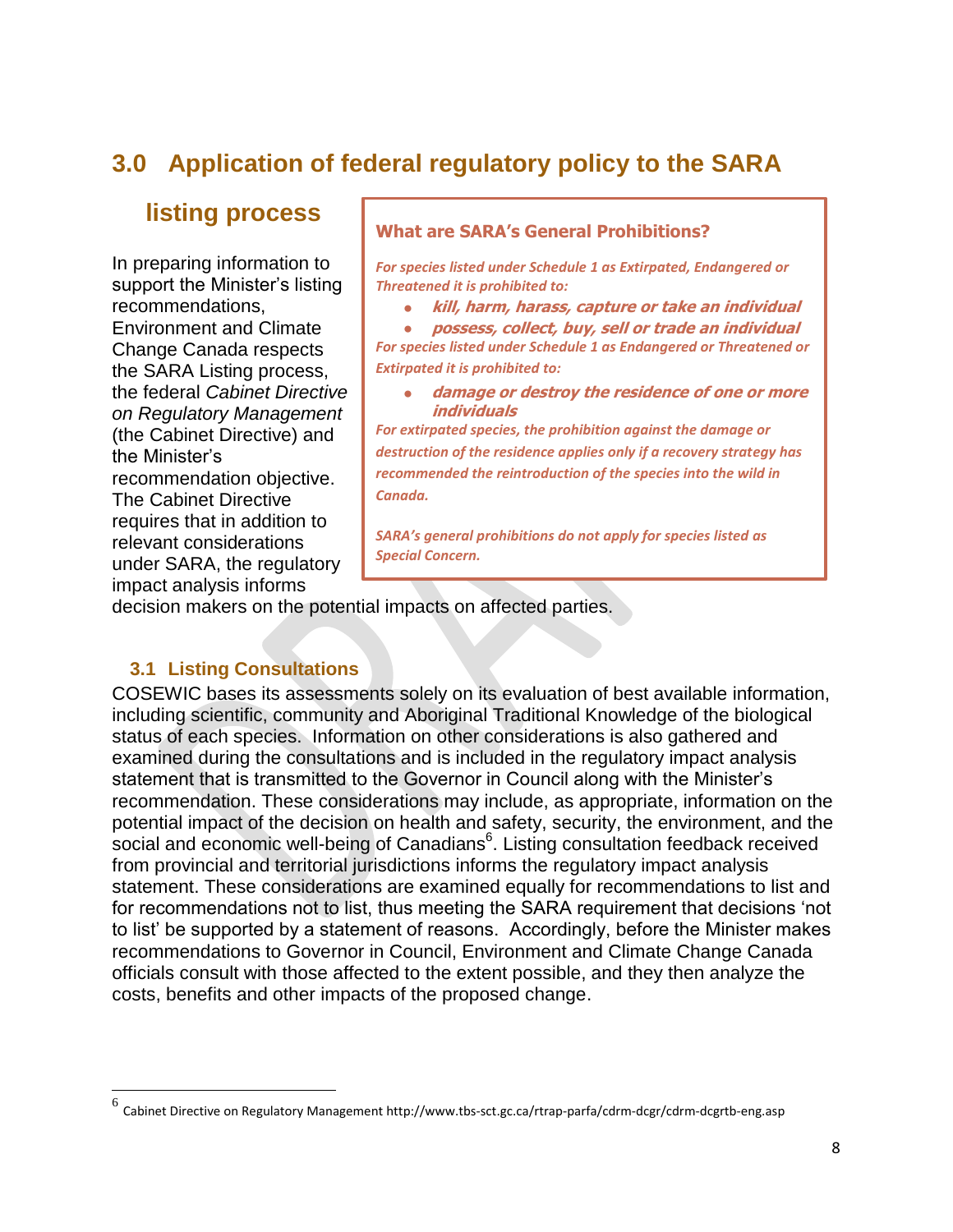## *3.1.1 Identifying affected parties for consultations*

Consultations required by the Cabinet Directive provide an opportunity to examine views on the additions or changes to the List, and to gather information on impacts and benefits of listing, to the extent possible. Consultations also support an assessment of the benefits and costs of measures that result from the listing.

The impacts of listing vary with the type of species, its status and where it is found, as well as whether or not the species already benefits from other federal protection similar to SARA's general prohibitions. The general prohibitions are against the killing, harming or harassing or possession of individuals, they also prohibit the possession of parts or derivatives of individuals and the damaging or destroying of the residence of one or more individuals. (To find out more about these prohibitions and when they apply, please refer to the text box on section [3.0](#page-7-0) and **Error! Reference source not found.**) herefore, prior to recommending a consultation path for the Minister's response statements, Environment and Climate Change Canada officials examine the likely impacts of the proposed change to Schedule 1, arriving at an understanding as to who should be consulted and to what extent.

In addition to its general prohibitions, SARA includes provisions for more targeted protection measures. For instance, while the Act supports stewardship activities for the conservation of wildlife species and their habitat, critical habitat may require further protection. If the species is on federal land, this may happen without a subsequent decision by Governor in Council. However, at the time of listing, further information is usually required before the goals, objectives and approaches for the survival and recovery of the species and its critical habitat can be identified. Accordingly, protection decisions beyond those of the general prohibitions are typically considered at a later date, and the impacts of measures requiring a separate decision by Governor in Council are not examined during the listing consultations.

## *3.1.2 Consultation process and Aboriginal Peoples*

Consultations provide Environment and Climate Change Canada with an opportunity to ensure that the proposed change to the List is consistent with obligations relating to Aboriginal and treaty rights. To that end, Environment and Climate Change Canada officials consult with Aboriginal Peoples towards ensuring that obligations in relation to rights protected by section 35 of the *Constitution Act, 1982,* are met. Their engagement is of particular significance, acknowledging their extensive traditional territories and their role in the management of reserve and settlement lands. To the extent possible, where changes to Schedule1 could affect Aboriginal Peoples, they will be contacted during the consultation process.

The federal government must consult with wildlife management boards that are authorized under land claims agreements to perform functions for that species. Wildlife management boards are established under land claims agreements as the main instruments of wildlife management within the land settlement areas and in some cases have roles in relation to species at risk. This includes almost all of Nunavut, northern Northwest Territories, Yukon, and parts of Quebec and British Columbia. The process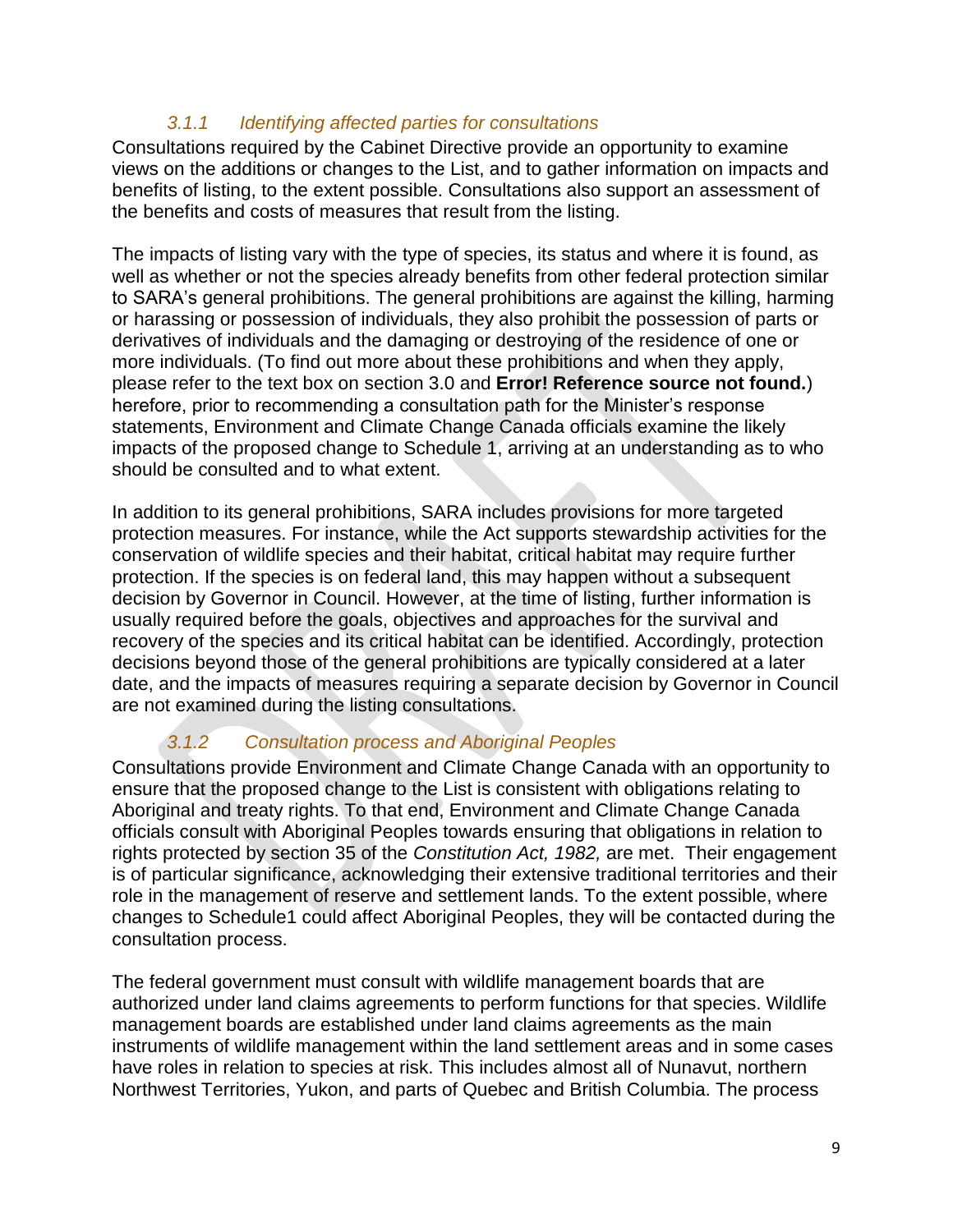for consulting with wildlife management boards as outlined in the land claims agreements of the boards is respected.

## *3.1.3 Launch of consultations and public participation*

Environment and Climate Change Canada officials, having identified who should be consulted and the appropriate timelines for consultations, launch consultations with the posting of the response statements on the Species at Risk Public Registry. In addition to more targeted consultations, including with provincial and territorial governments, the general public has the opportunity to be informed and participate via the Public Registry where consultation document(s) are posted.

During the consultations, Environment and Climate Change Canada officials inform and engage the public on the nature and implications of the proposed listing, based on available evidence, science, or knowledge. Information on the willingness of people, particularly of those who may be affected, to participate in the recovery of species is also sought during the consultations.

## *3.1.4 Analysis of the results of the consultations*

The summary and analysis of the consultations inform the regulatory impact analysis statement. The analysis of the consultations can also inform the costs and benefits analysis which is part of the regulatory impact analysis. The depth and detail of this analysis varies with the amount of available information and the significance of the situation. For more information on this process see the *Cabinet Directive on Regulatory Management*: [http://www.tbs-sct.gc.ca/rtrap-parfa/cdrm-dcgr/cdrm-dcgrpr](http://www.tbs-sct.gc.ca/rtrap-parfa/cdrm-dcgr/cdrm-dcgrpr-eng.asp?format=print)[eng.asp?format=print](http://www.tbs-sct.gc.ca/rtrap-parfa/cdrm-dcgr/cdrm-dcgrpr-eng.asp?format=print) 

The proposed regulatory impact analysis statement is included in the publication of the proposed amendment to the List, in *Canada Gazette I*. A public comment period on the draft regulation follows the publication in *Canada Gazette I.* The final version of the regulatory impact analysis statement is published along with the Order Amending Schedule 1 of SARA, in *Canada Gazette II.* Both documents can also be found on the Species at Risk Public Registry.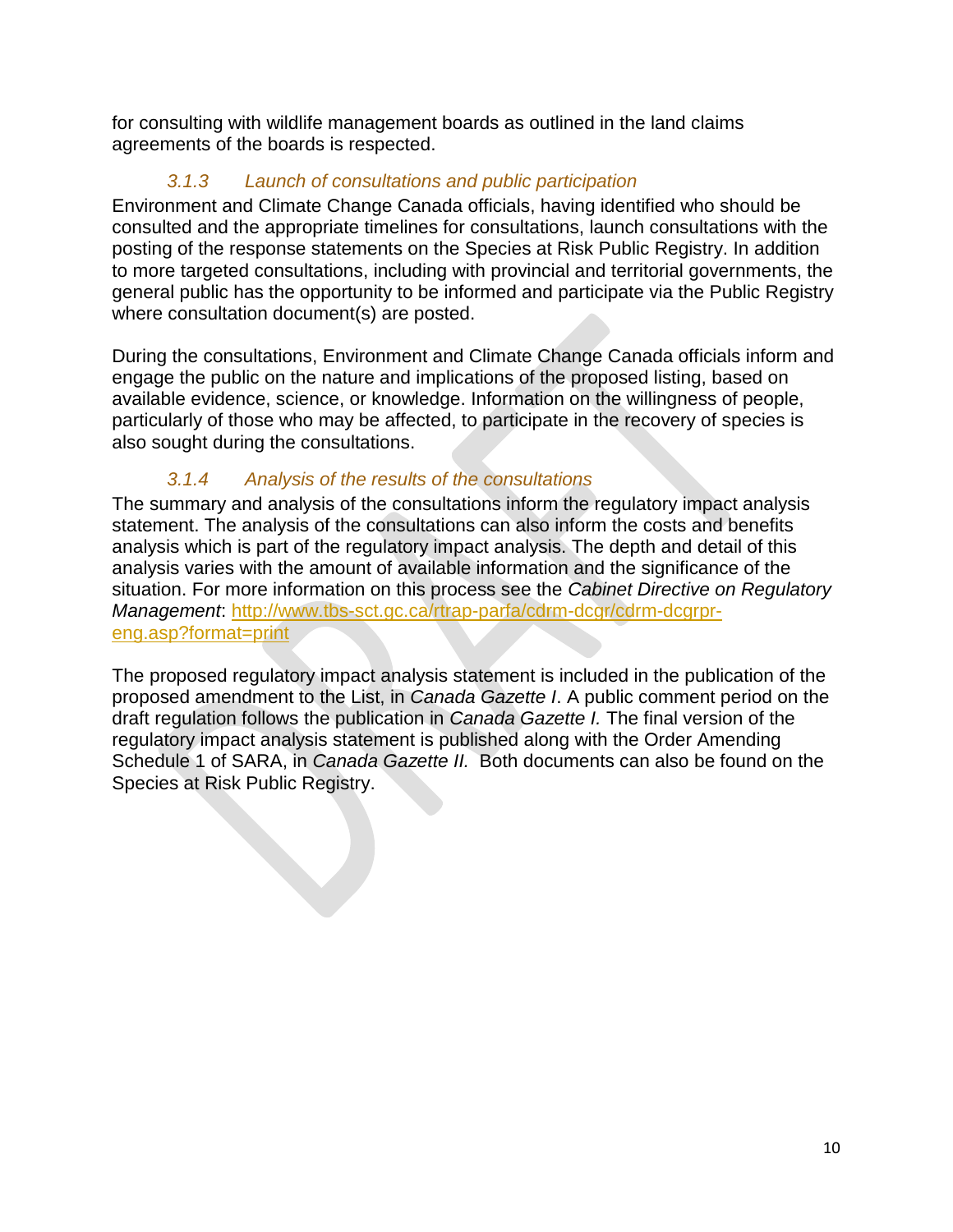

**Figure 2: SARA`s general prohibitions, where they apply**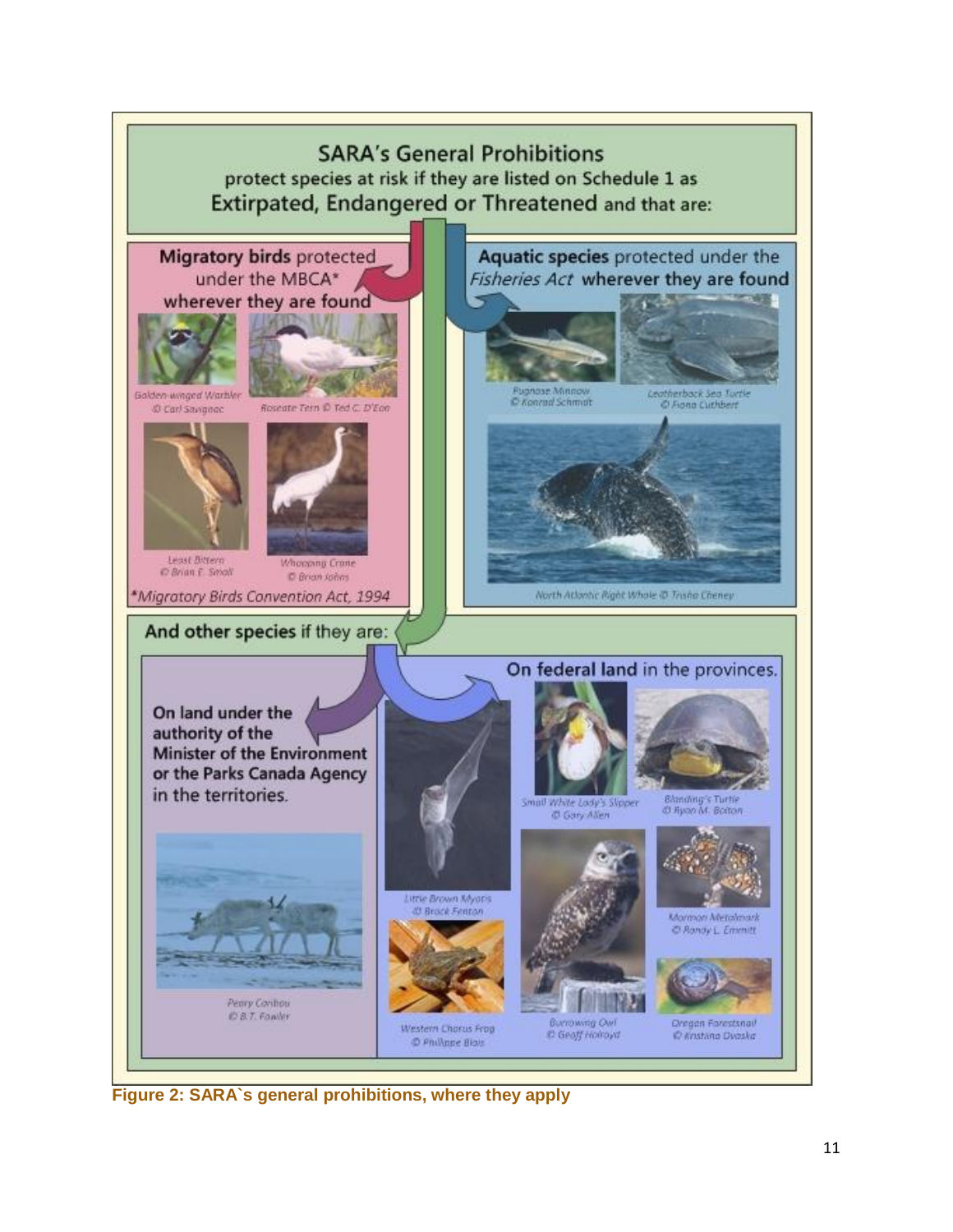# <span id="page-11-0"></span>**4.0 The Minister's recommendation to Governor in Council**

The options for the Governor in Council's decision are specified under SARA. They are to:

- a. accept the assessment and add the species to the List;
- b. decide not to add the species to the List; or
- c. refer the matter back to COSEWIC for further information or consideration.

The Governor in Council decision is made on the recommendation of the Minister. In making a recommendation for terrestrial species, the Minister typically recommends that Governor in Council amend Schedule 1 according to the COSEWIC assessments. The status of the species as it is received from COSEWIC is respected, as well as how it is defined, unless there is information to support the species being referred back to COSEWIC for further consideration.

Before the Minister makes a recommendation to Governor in Council the Minister takes into account the COSEWIC assessment, consultations with wildlife management boards authorized for that species by a lands claims agreement, the regulatory impact analysis statement and, in the case of aquatic species, the advice of the Minister of Fisheries and Oceans.

To provide the appropriate level of information and facilitate the decision making process, the Minister's recommendations for species may, in some cases, be grouped to consider species in shared habitats or regions at the same time, or according to potential impacts.

Once the Minister has made a recommendation to Governor in Council, Governor in Council then considers, to the extent possible, relevant socio-economic impacts, including costs and benefits, before deciding whether to add the species to the List as assessed by COSEWIC, to not list it or to refer it back to COSEWIC for further consideration or information.

The Minister's listing recommendations to Governor in Council are a matter of Cabinet confidence.

## <span id="page-11-1"></span>**4.1 Considerations for a decision to not list a species**

In cases where the Governor in Council decides not to add the species to the List, the decision and a statement setting out the reasons for the decision are published by the Minister in *Canada Gazette II* and included on the SAR Public Registry. The reasons may include considerations regarding the species, management of the threats to it, and implications for the species of not listing, as well as social, economic or other factors relevant to the decision.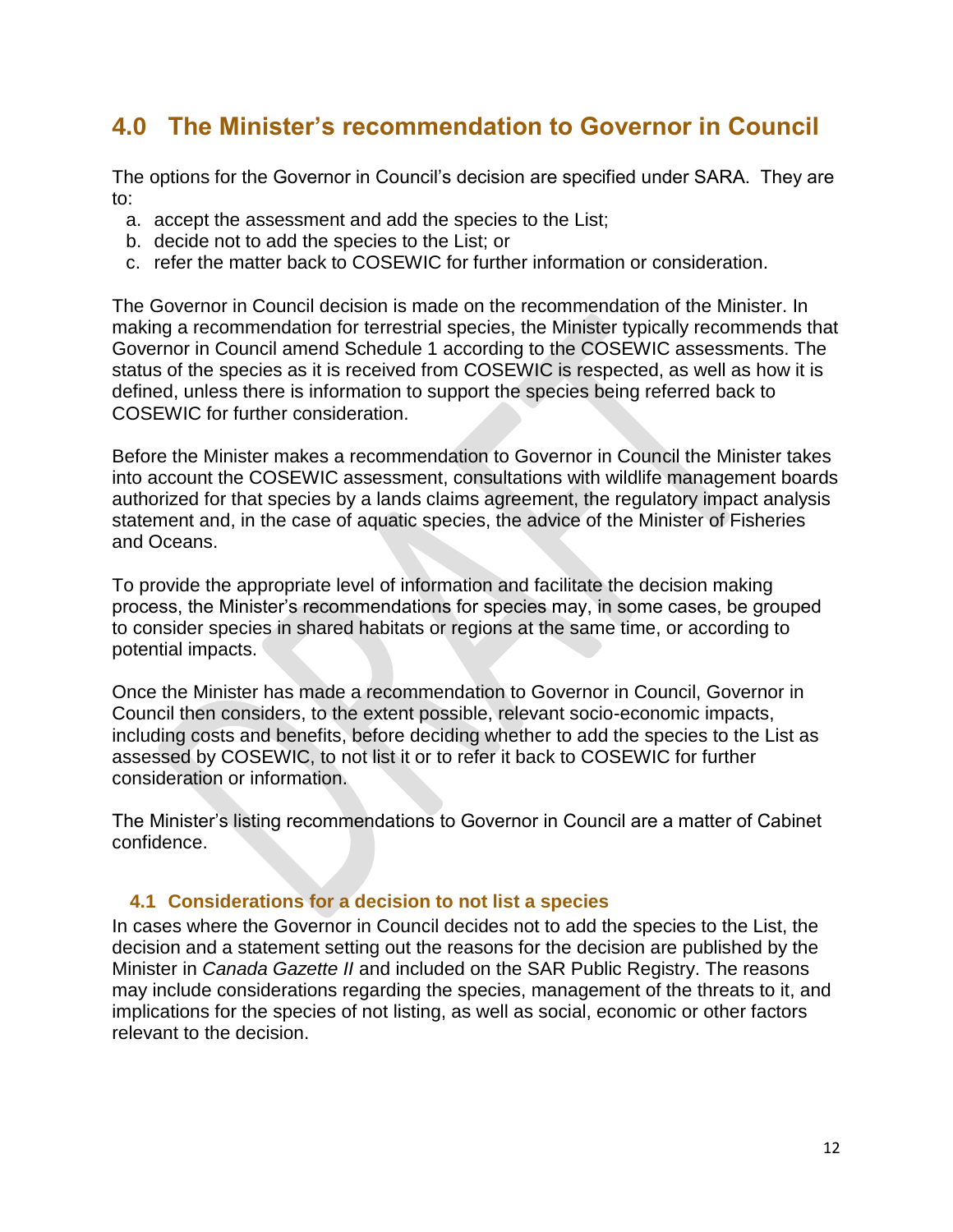### <span id="page-12-0"></span>**4.2 Considerations for referring a species assessment back to COSEWIC**

Recommendations to refer an assessment back to COSEWIC are considered by the Minister when there is new information that was not considered by COSEWIC in its assessment and that is likely to change the status designation. To confirm if the new information could change the assessment, officials verify with COSEWIC before proceeding with the development of a recommendation to 'refer back'. Reasons are included in the decision to 'refer back', which is included along with the Order announcing the decision, published in *Canada Gazette II* and on the SAR Public Registry. A regulatory impact analysis will not be done, as a final decision is deferred until such time as COSEWIC has re-examined the species status. A refer back recommendation is considered only when it can be done without increasing the risk to the species.

The information to support decisions on whether to list or to refer the assessment back to COSEWIC will be based on the best available information.

## <span id="page-12-1"></span>**5.0 Governor in Council's Decision**

For species being added to Schedule 1, SARA requires the Governor in Council to take a course of action within nine months after receiving an assessment by COSEWIC. If there is no decision within nine months, the Minister will amend the List according to the COSEWIC assessments. The start of the nine months for Governor in Council's decision begins on the date that the *Order Acknowledging Receipt of the Assessments Done Pursuant to Subsection 23(1) of the Act* is made. These Orders are published in Canada Gazette, Part II and can also be found on the SAR Public Registry.

# <span id="page-12-2"></span>**6.0 Outcomes of Decisions**

l

Terrestrial species that are included on the List as Extirpated, Endangered, or Threatened are automatically protected by SARA's "general prohibitions" according to what type of species they are and where they are found. If they are migratory birds protected under the *Migratory Bird Convention Act,* 1994, the protections apply wherever they are found.<sup>7</sup> Other listed Extirpated, Endangered, or Threatened species are protected where they are found on federal land in the provinces, or in the territories on lands under the authority of the Minister of the Environment or the Parks Canada Agency (see Figure 2).

 $^7$  These SARA general prohibitions are also automatic for aquatic species, which means a wildlife species that is a fish, as defined in section 2 of the Fisheries Act (which includes marine animals, shellfish and crustaceans) and or marine plants, as defined in section 47 of that Act.